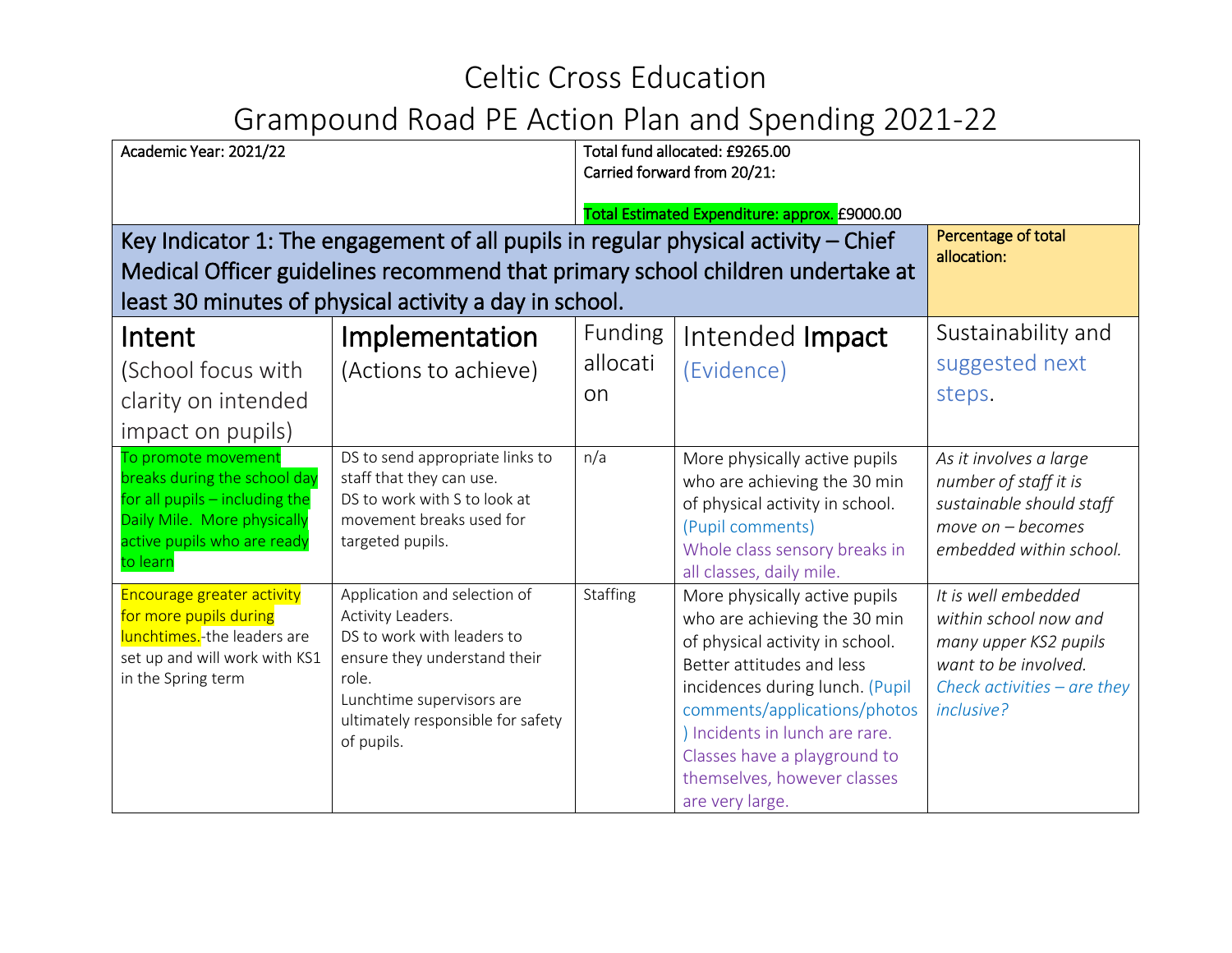| To promote and encourage<br>the use of sensory breaks<br>during the school day for<br><b>SEND pupils.</b><br>Enable pupils to better self-<br>regulate their<br>feelings/emotions. | DS to create an appropriate<br>space.<br>DS to discuss safety with SP/CC<br>and then feedback to any staff.<br>Purchase equipment if<br>necessary.                                                  | Staffing                  | Better attitudes and less<br>incidences during the school<br>day. (Pupil<br>comments/applications/photos<br>Children in KS2 have a timer<br>and once the time is elapsed,<br>they have a short break. SEND<br>pupils have bespoke sensory<br>breaks. (see planning)                                                              | This type of supported is<br>increasing each year as<br>staff understand the<br>benefits - therefore<br>embedded within the<br>school. Check activities -<br>do we need to rotate? |
|------------------------------------------------------------------------------------------------------------------------------------------------------------------------------------|-----------------------------------------------------------------------------------------------------------------------------------------------------------------------------------------------------|---------------------------|----------------------------------------------------------------------------------------------------------------------------------------------------------------------------------------------------------------------------------------------------------------------------------------------------------------------------------|------------------------------------------------------------------------------------------------------------------------------------------------------------------------------------|
| tool for whole school improvement.                                                                                                                                                 | Key indicator 2: The profile of PE and sport being raised across the school as a                                                                                                                    |                           |                                                                                                                                                                                                                                                                                                                                  | Percentage of total<br>allocation:                                                                                                                                                 |
| Intent<br>(School focus with<br>clarity on intended<br>impact on pupils)                                                                                                           | Implementation<br>(Actions to achieve)                                                                                                                                                              | Funding<br>allocati<br>on | Intended <b>Impact</b><br>(Evidence)                                                                                                                                                                                                                                                                                             | Sustainability and<br>suggested next<br>steps.                                                                                                                                     |
| Promote movement<br>throughout the school day<br>and ensure there are a range<br>of clubs on offer to<br>demonstrate the importance<br>of PE.                                      | Staff to encourage activity - use<br>of equipment & training if<br>needed.<br>DS to collate clubs and look for<br>areas that might need some<br>external coaches to raise the<br>profile of PESSPA. | <b>Staffing</b>           | More physically active pupils<br>who are achieving the 30 min<br>of physical activity in school<br>and are 'Ready to Learn' (Pupil<br>comments)<br>Clubs include dance, football,<br>bench ball, dodgeball, also we<br>have had tag rugby, alternative<br>sports. In the Summer we will<br>have golf, cricket and<br>atheletics. | As it involves a large<br>number of staff it is<br>sustainable should staff<br>move on $-$ becomes<br>embedded within school.                                                      |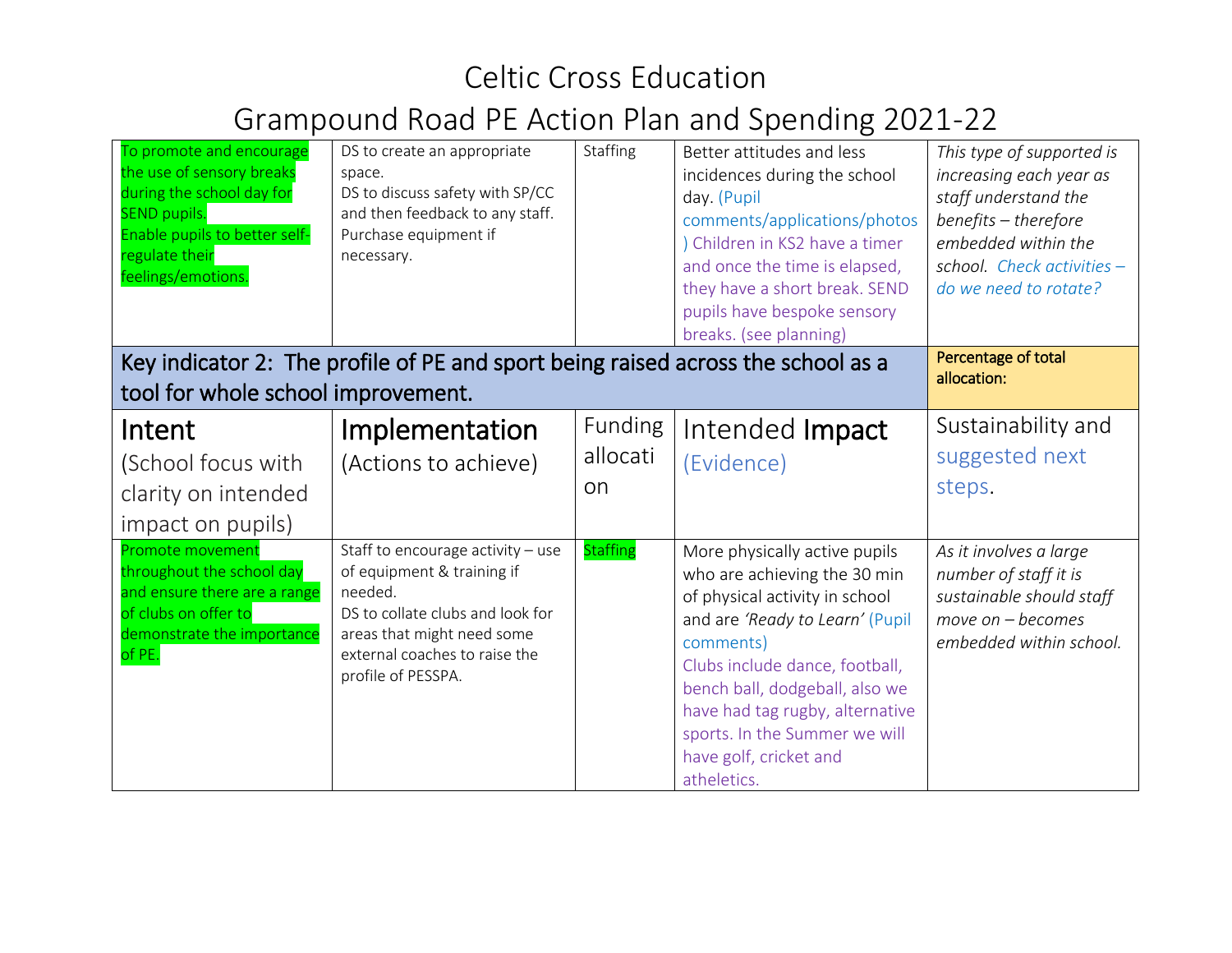| <b>Bring external coaches</b><br>and/or sportspeople to<br>inspire and motivate the<br>pupils to engage in PESSPA.-                                               | DS to look into companies and<br>initiatives to look for a best fit.<br>SJL to send appropriate<br>contacts.<br>Whole School?<br>Targeted?                                       | <b>NA</b>                                                                                                                        | Raise the profile of PESSPA<br>within school and to increase<br>the engagement of pupils. Katie<br>Bell for dance.                                                                                                                                                                                                                                                      |                                                                                                                                        |
|-------------------------------------------------------------------------------------------------------------------------------------------------------------------|----------------------------------------------------------------------------------------------------------------------------------------------------------------------------------|----------------------------------------------------------------------------------------------------------------------------------|-------------------------------------------------------------------------------------------------------------------------------------------------------------------------------------------------------------------------------------------------------------------------------------------------------------------------------------------------------------------------|----------------------------------------------------------------------------------------------------------------------------------------|
| PE Postcards for the PE Stars<br>within curriculum time. Hall<br>of Fame used to inspire and<br>motivate pupils to achieve<br>and be recognized in doing<br>SO.   | Purchase postcards.<br>https://www.schoolstickers.com<br>/pe-postcards-pack-4<br>Hand out in assemblies or send<br>home.<br>Noticeboard up to date.<br>Hall of fame newsletter   | £165.52                                                                                                                          | Raise the profile of PESSPA<br>within school and outside.- Hall<br>of fame is in the hall. All class<br>teachers have postcards.                                                                                                                                                                                                                                        | Pupils love the PE<br>postcards, these could be<br>printed at school if<br>necessary.                                                  |
| Introduce the Wild Tribe<br><b>Achievement Award Scheme</b><br>to develop pupil's<br>confidence, learn new life<br>skills, appreciate nature and<br>get active??? | DS to speak to SJL and get<br>answers.<br>Get accreditation and medals<br>(Achievement Award Scheme.<br>Implement into school through<br>assembly/communication with<br>parents. | £250<br>medals-not<br>spent<br>£1050 spent<br>staff training<br>for wild tribe<br>£631.25<br>spent on<br>wild tribe<br>equipment | For pupils to develop their<br>confidence, learn new life<br>skills, appreciate nature and<br>get active.<br>Allows pupils to feel like they<br>have 'accomplished'<br>something. Pupil<br>comments/photos. Data of<br>those involved & activities<br>completed? We have started<br>wild tribe- we need to start the<br>achievement award scheme in<br>the Summer Term. | Once staff have trailed it,<br>if successful should be<br>able to continue with this.<br>Could we run this<br>independently if needed? |
| Key indicator 3: Increased confidence, knowledge and skills in teaching PE and<br>sport.                                                                          |                                                                                                                                                                                  |                                                                                                                                  | Percentage of total<br>allocation:                                                                                                                                                                                                                                                                                                                                      |                                                                                                                                        |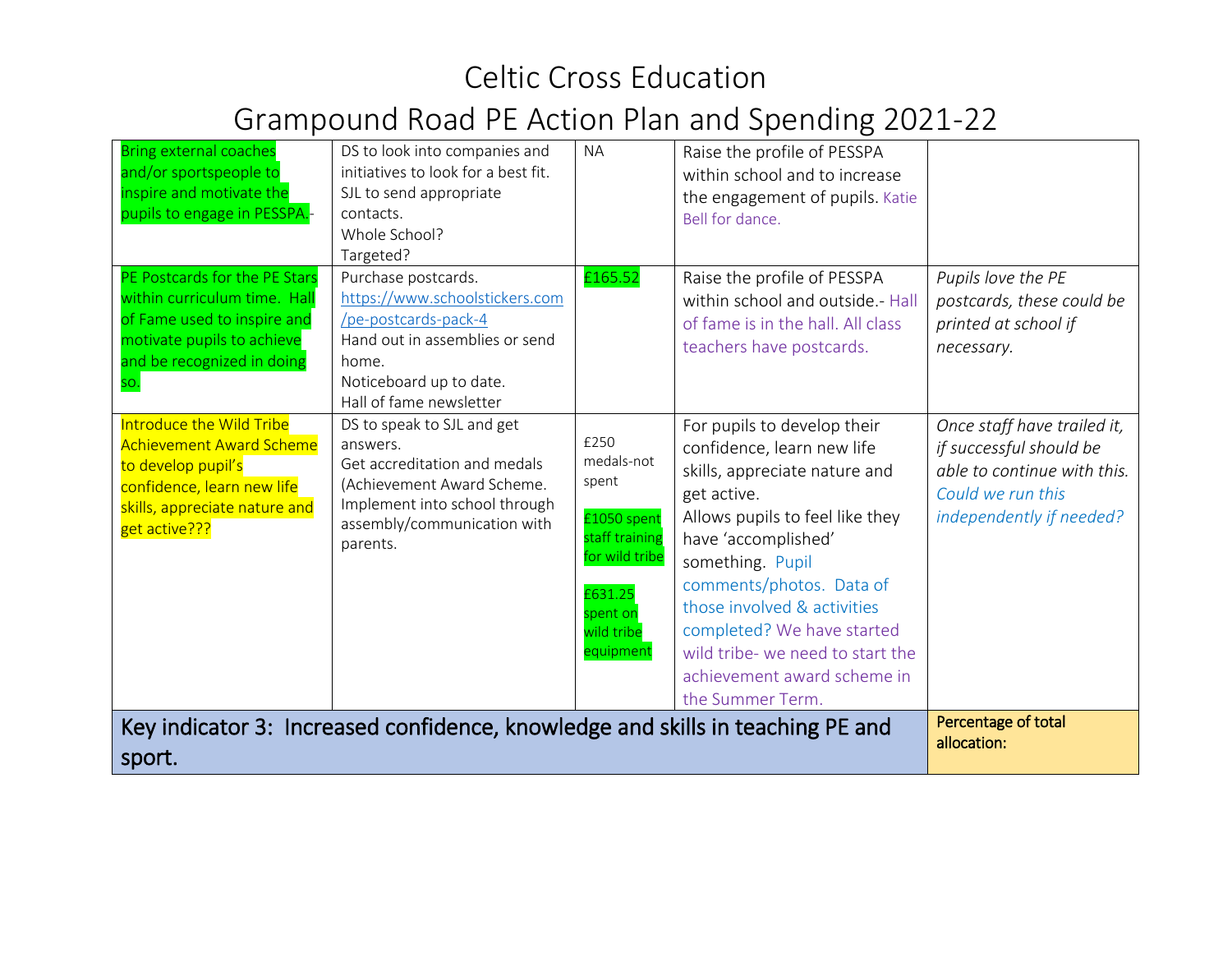| Intent<br>(School focus with<br>clarity on intended<br>impact on pupils)                                                                                                                                                                                                                                             | Implementation<br>(Actions to achieve)                                                                                                                                                                                                                  | Funding<br>allocati<br>on                                                                                  | Intended Impact<br>(Evidence)                                                                                                                                                                                                                                                                                                                                                                                                                                                                                                                                                                                    | Sustainability and<br>suggested next<br>steps.                                                                                                                              |
|----------------------------------------------------------------------------------------------------------------------------------------------------------------------------------------------------------------------------------------------------------------------------------------------------------------------|---------------------------------------------------------------------------------------------------------------------------------------------------------------------------------------------------------------------------------------------------------|------------------------------------------------------------------------------------------------------------|------------------------------------------------------------------------------------------------------------------------------------------------------------------------------------------------------------------------------------------------------------------------------------------------------------------------------------------------------------------------------------------------------------------------------------------------------------------------------------------------------------------------------------------------------------------------------------------------------------------|-----------------------------------------------------------------------------------------------------------------------------------------------------------------------------|
| <b>Ensure a broad and balanced</b><br>curriculum, which enables<br>pupils to make progress and<br>build on skills, previously<br>learnt.<br><b>Ensure that staff are</b><br>confident and capable of<br>teaching the activities to<br>ensure that pupils enjoy and<br>make progress within the<br>lessons over year. | DS to ensure it is suitable and<br>that staff have access to<br>appropriate planning.<br>Possible CPD opportunities<br>during staff meetings for<br>Gymnastics and OAA.<br>DS to discuss with SJL possible<br>Gymnastics CPD during the<br>Autumn Term. | <b>Staffing</b><br>£150.00-<br>spent-Gym<br><b>CPD</b><br>£150.00<br><b>SEN SPD</b><br>£150.00<br>Yoga CPD | Staff are confident and happy<br>with the curriculum which<br>means pupils will ENJOY &<br>ENGAGE in PE with positive<br>attitudes towards physical<br>activity and competition.<br>PE TA will provide specialist<br>knowledge when and where<br>appropriate for staff. (Staff<br>comments/audit, pupil<br>questionnaire)<br>We follow the Arena schemes<br>of work. There is potential to<br>buy into further schemes,<br>which will allow for greater<br>experiences for the children.<br>Gymnastics CPD in February.<br>SEN and Yoga to follow. New<br>staff would like training on use<br>of hall apparatus. | PE specialists have all<br>worked with staff<br>throughout the school to<br>upskill staff to ensure it is<br>SUSTAINABLE.<br>Moving forward they will<br>work with a PE TA. |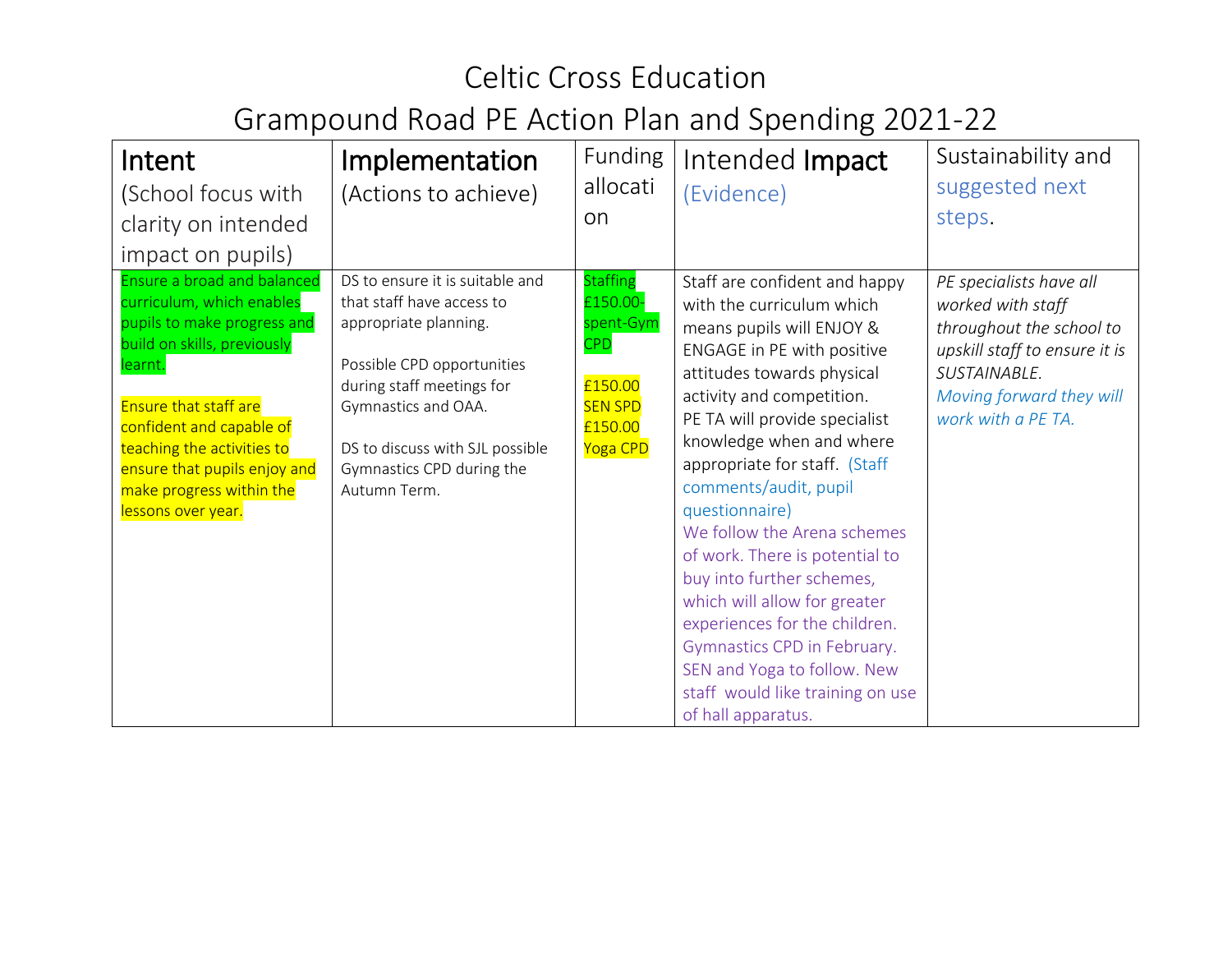# Celtic Cross Education Grampound Road PE Action Plan and Spending 2021-22

| <b>Membership to professional</b><br>associations: Association for<br><b>Physical Education (AfPE),</b><br>YST to ensure that pupils get<br>access to up to date<br>initiatives. | Contact organisations.<br>Pay membership fees (centrally).<br>SJL to send relevant<br>training/CPD                                                                | Central<br>Cost<br>SJL                     | Up to date with new initiatives<br>to support pupils' engagement<br>in activity. Pupils are prepared<br>for future activities and<br>involvement in some kind of<br>PESSPA. Positive attitudes<br>towards physical activity and<br>competition. |                                                                                                                                                         |
|----------------------------------------------------------------------------------------------------------------------------------------------------------------------------------|-------------------------------------------------------------------------------------------------------------------------------------------------------------------|--------------------------------------------|-------------------------------------------------------------------------------------------------------------------------------------------------------------------------------------------------------------------------------------------------|---------------------------------------------------------------------------------------------------------------------------------------------------------|
| Ensure that staff are<br>confident and capable of<br>teaching the activities to<br>ensure that pupils enjoy and<br>make progress within the<br>lessons over year.                | Staff skills audit to assess any<br>perceived weak areas.<br>SJL to send DS example to use.<br>Look at support for those<br>weaker areas through CPD<br>sessions. | Staffing<br>Training<br>costs<br>See above | For pupils to develop their<br>confidence and participate in a<br>range of sports that enable<br>them to feel success.<br>Pupil conferencing.                                                                                                   | Curriculum is established<br>and therefore resources<br>are available. Staff are<br>familiar with activities.<br>Do we need to amend<br>any activities? |
|                                                                                                                                                                                  |                                                                                                                                                                   |                                            |                                                                                                                                                                                                                                                 |                                                                                                                                                         |
| pupils.                                                                                                                                                                          | Indicator 4: Broader experience of a range of sports and activities offered to all                                                                                |                                            |                                                                                                                                                                                                                                                 | Percentage of total<br>allocation:                                                                                                                      |
| Intent<br>(School focus with<br>clarity on intended<br>impact on pupils)                                                                                                         | Implementation<br>(Actions to achieve)                                                                                                                            | Funding<br>allocati<br>on                  | Intended <b>Impact</b><br>(Evidence)                                                                                                                                                                                                            | Sustainability and<br>suggested next<br>steps.                                                                                                          |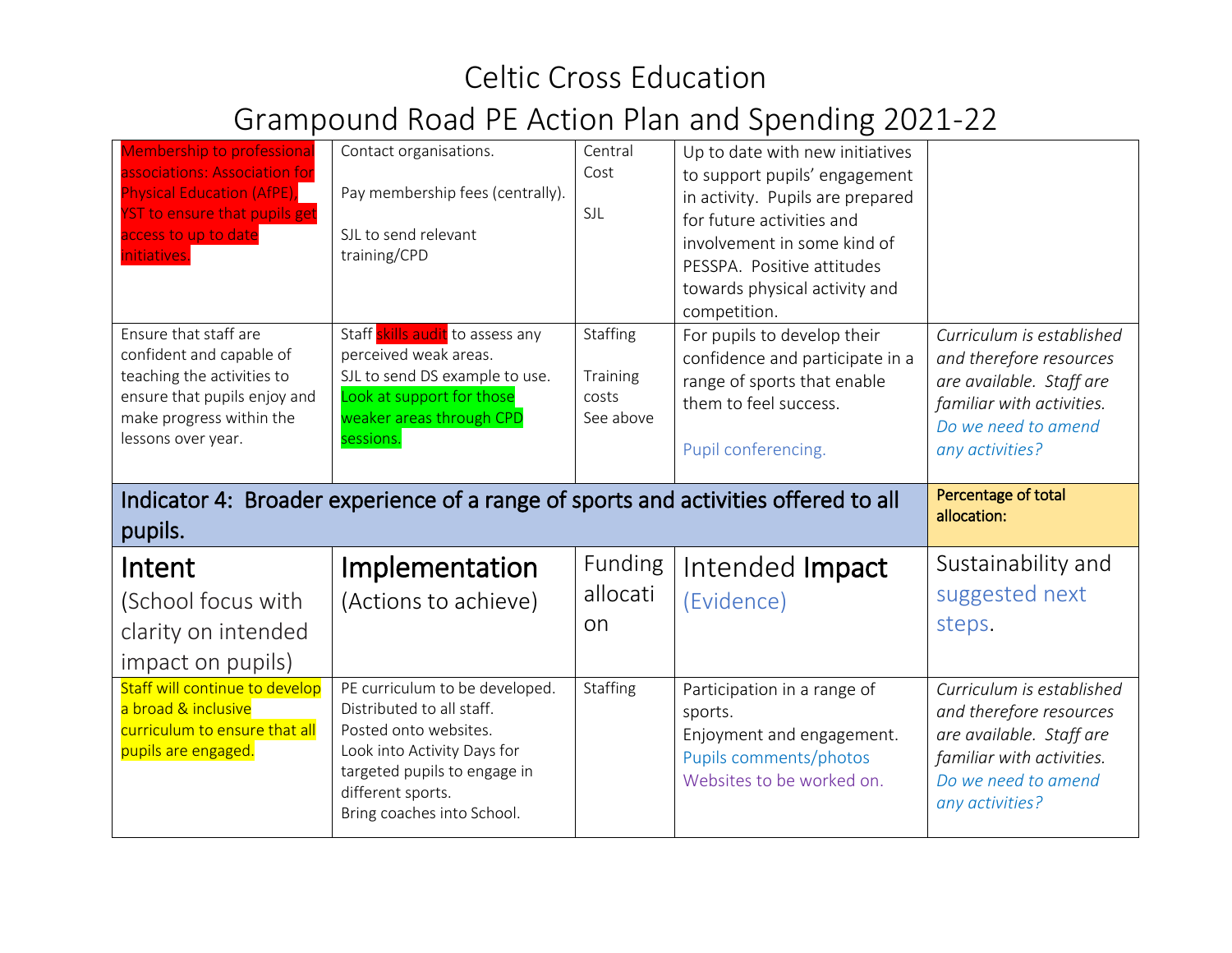| Introduce the Wild Tribe<br>Achievement Award Scheme                                                                                                      | SJL to send DS the details.<br>Get accreditation and medals                                                                       |                                  | For pupils to develop their<br>confidence, learn new life                                                                                                                                           | Staff have had the Wild<br>Tribe training and can                                        |
|-----------------------------------------------------------------------------------------------------------------------------------------------------------|-----------------------------------------------------------------------------------------------------------------------------------|----------------------------------|-----------------------------------------------------------------------------------------------------------------------------------------------------------------------------------------------------|------------------------------------------------------------------------------------------|
| to develop pupil's<br>confidence, learn new life<br>skills, appreciate nature and<br>get active.                                                          | (Achievement Award Scheme.<br>Implement into school through<br>assembly/communication with<br>parents.                            |                                  | skills, appreciate nature and<br>get active.<br>Allows pupils to feel like they<br>have 'accomplished'<br>something. Pupil<br>comments/photos. Data of<br>those involved & activities<br>completed? | continue to run with this<br>each year.<br>Could we run this<br>independently if needed? |
| Run extra-curricular clubs for<br>ALL pupils to access.<br>Pupils have access to<br>physically active clubs to help<br>them develop a range of<br>skills. | Organise staff for clubs.<br>Ensure there are some that<br>promote activity.<br>Contact outside agencies if<br>needed to support. | <b>Staffing</b><br>£248.64       | Pupils are more physically<br>active and understand the<br>benefits of activity.<br>Improvement in their well-<br>being.                                                                            | This can continue with<br>current staffing.                                              |
| Key Indicator 5: Increased participation in competitive sport                                                                                             |                                                                                                                                   |                                  |                                                                                                                                                                                                     | Percentage of total<br>allocation:                                                       |
| Intent<br>(School focus with<br>clarity on intended<br>impact on pupils)                                                                                  | Implementation<br>(Actions to achieve)                                                                                            | Funding<br>allocati<br><b>on</b> | Intended Impact<br>(Evidence)                                                                                                                                                                       | Sustainability and<br>suggested next<br>steps.                                           |